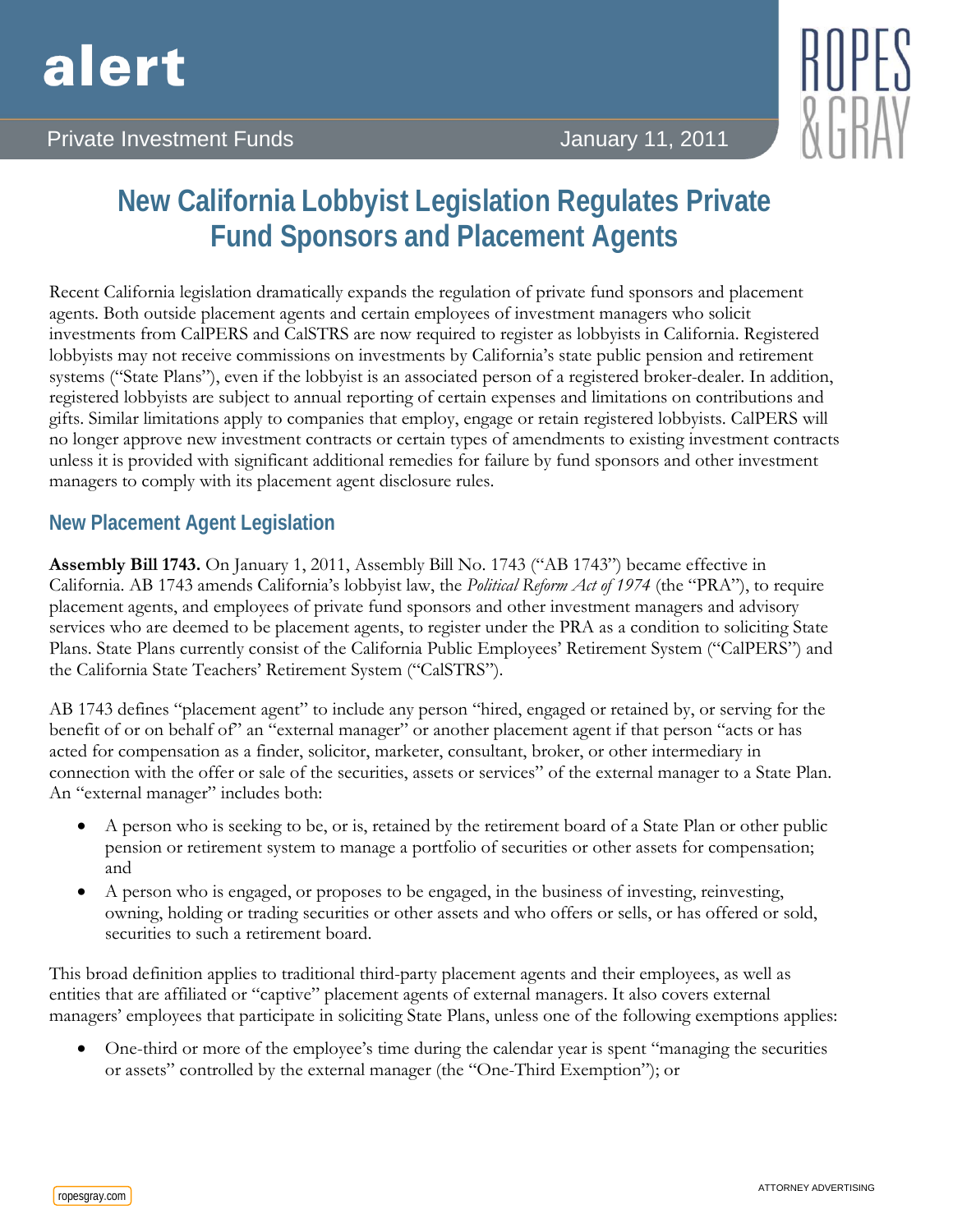The external manager (i) is registered with the SEC as an investment adviser, with FINRA as a broker, or with a state regulator if exempt from SEC registration, (ii) was selected through a competitive bidding process and is providing services pursuant to a contract resulting from that process, and (iii) agrees to be subject to a fiduciary standard of care.

Individual placement agents registered as lobbyists are prohibited from making more than token gifts to various public officials and campaign contributions, are required to make annual reports of certain expenses, contributions and gifts, and are required to attend an ethics course every two years. In addition, lobbyists may not "accept or agree to accept any payment in any way contingent upon the defeat, enactment, or outcome of any proposed legislative or administrative action,"[1](#page-1-0) where administrative action is defined, with regard only to placement agents, as "the decision by any state agency to enter into a contract to invest state public retirement system assets on behalf of a state public retirement system."<sup>[2](#page-1-1)</sup> This prohibition on contingency payments also applies to third-party placement agent firms subject to the PRA and to employees of external managers who are required to register as lobbyists.

The PRA is administered by the California Fair Political Practices Commission (the "FPPC"). The FPPC recently published the "AB 1743 Fact Sheet—Placement Agents: Lobbying Requirements" (the "Fact Sheet")<sup>[3](#page-1-2)</sup>, which provides some additional background and examples of completed registration forms. Individuals must be registered as lobbyists prior to soliciting investments from State Plans despite guidance issued prior to the enactment of AB 1743 suggesting that lobbyists have 10 days in which to register after becoming required to do so. Firms that employ, engage or retain registered lobbyists are themselves normally required to register under the PRA, either as "lobbying firms" (in the case of firms such as third-party placement agents) or as "lobbyist employers" (in the case of external managers that employ registered lobbyists directly or retain or engage third-party lobbyists or lobbying firms). Both lobbying firms and lobbyist employers are subject to many of the same types of limitations on gifts and contributions, reporting requirements and prohibitions on receipt of contingent compensation as apply to individual lobbyists.

**California Code of Regulations Section 559.** California law also requires State Plans to adopt regulations mandating disclosure surrounding the use of placement agents. [4](#page-1-3) CalPERS has proposed Section 559 as an amendment to the California Code of Regulations ("Section 559"). Section 559 generally will require external managers to disclose any campaign contributions or gifts to any CalPERS board member or person with authority to appoint a board member. Details of managers' relationships with placement agents that solicit CalPERS (including compensation arrangements relating to the solicitation of CalPERS) must also be disclosed. Section 559, as currently drafted, would prohibit CalPERS from bearing, directly or indirectly, any of the external manager's expenses relating to placement agents. It would also require that new fund agreements and certain amendments to existing fund agreements entered into after the effective date of the regulation include significant remedies exercisable by CalPERS for the external managers' failure to comply with the requirements of Section 559.

<span id="page-1-0"></span><sup>1</sup> Cal. Gov't Code § 86205(f).

<span id="page-1-1"></span><sup>2</sup> Cal. Gov't Code § 82002(a)(2).

<span id="page-1-2"></span><sup>&</sup>lt;sup>3</sup> The Fact Sheet is available at [http://www.fppc.ca.gov/factsheets/009-122010PlacementAgentFS.pdf.](http://www.fppc.ca.gov/factsheets/009-122010PlacementAgentFS.pdf)

<span id="page-1-3"></span><sup>4</sup> CalSTRS already has adopted policies requiring investment managers to disclose placement agent arrangements and has stated that it will refine its policies consistent with AB 1584 (a predecessor to AB 1743). See CalSTRS Board Policy 600J, Attachment 3 to Comment Letter to SEC, "Political Contributions by Certain Investment Advisers File Number S7-18-09" (October 6, 2009), available a[t http://www.sec.gov/comments/s7-18-09/s71809-171.pdf,](http://www.sec.gov/comments/s7-18-09/s71809-171.pdf) at 7.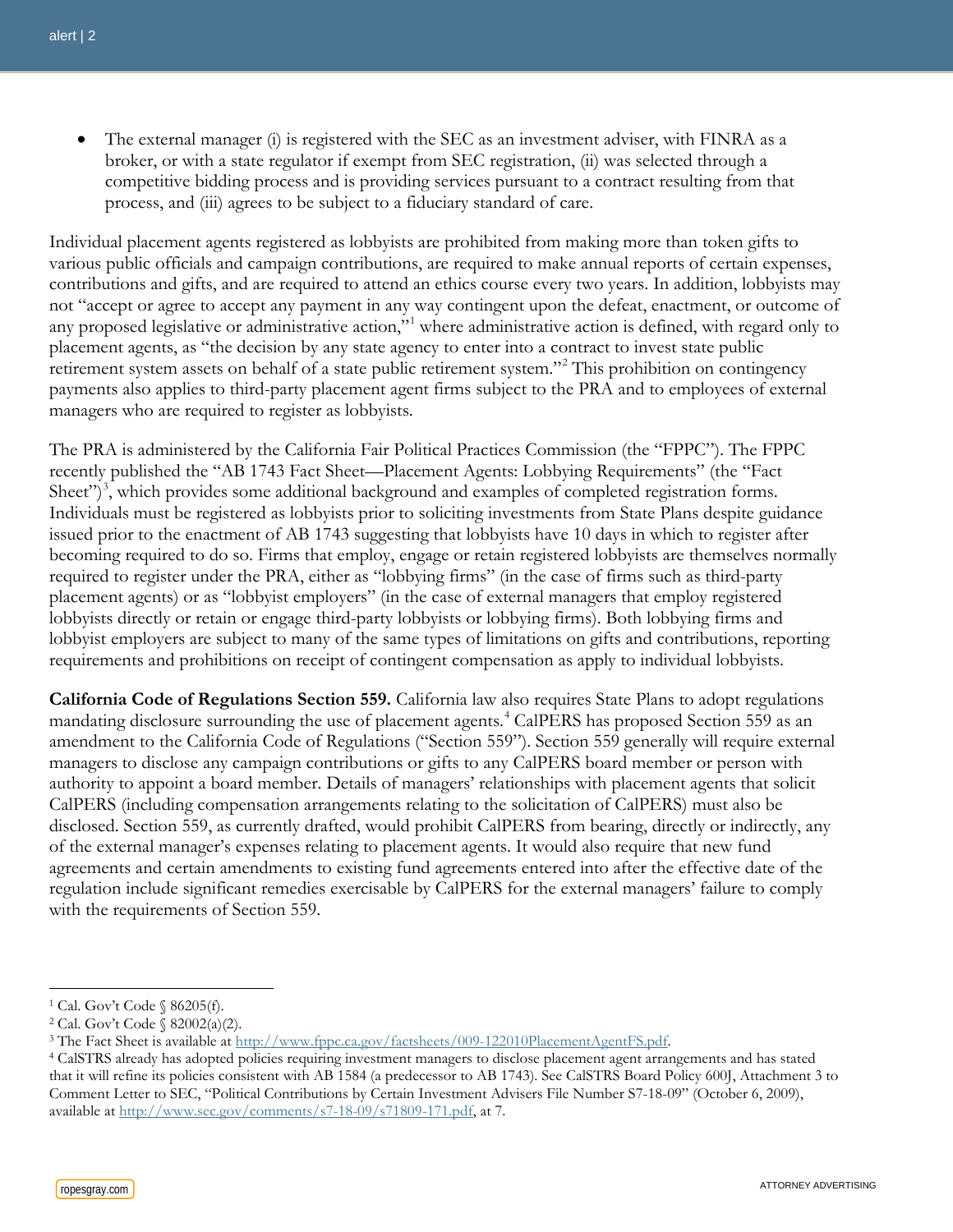**Penalties.** An individual placement agent that fails to register in violation of the PRA, as well as lobbyist employers and lobbying firms that fail to register or otherwise comply with the reporting, gifts, contributions and other provisions of the PRA, will be subject to criminal and civil penalties. These penalties may include fines of up to \$10,000 or three times the amount the person failed to report properly or gave for each violation. A person convicted of violating the PRA is barred from acting as a lobbyist in California, and thus from soliciting State Plans for compensation, for up to four years following the date of conviction.

## **Issues for Sponsors**

**Staffing Solicitations of State Plans.** Private fund sponsors and other external managers that anticipate soliciting a State Plan using internal personnel face uncertainty resulting from the lack of detail in the new legislation, although according to the Fact Sheet, "[t]he FPPC is considering regulations to clarify the new law's application."

To date there is limited official guidance interpreting the placement agent definition. In response to a comment letter from the National Venture Capital Association on an earlier draft of AB 1743, the CalPERS staff stated that it disagreed with the Association's concern that the draft's definition of a placement agent captured venture fund employees such as the CFO who had "limited and intermittent" roles in the fund raising process. Instead, the staff "believes that the typical CFO does not meet the definition of Placement Agent since he or she is not 'hired, engage[d], retained by, or serving for the benefit or on behalf of an external manager . . . in connection with the offer or sale of the securities, assets or services of an external manager to CalPERS or a [feeder fund in which CalPERS is the primary investor]".<sup>[5](#page-2-0)</sup> This guidance suggests that employees of external managers who occasionally participate in soliciting CalPERS do not necessarily fall within the definition of placement agent if they have substantial unrelated duties.

External managers whose employees have traditionally managed relationships with State Plans must determine whether any of them are placement agents as defined in the new legislation. This may be difficult as the definition focuses on the functions of these employees, rather than their titles or job descriptions, and thus the decision of whether an employee is a placement agent must focus on the facts and circumstances of the employee's actual duties. Employees dedicated solely to fundraising would seem to fall within the definition without exemption, but "investor relations" personnel may or may not be placement agents depending on factors such as the content of their communications with State Plans. Managing directors or similar executives (such as portfolio managers) with authority to participate in decisions to make and dispose of investments may fall within the One-Third Exemption. However, the application of the One-Third Exemption to employees with multiple responsibilities in these and other areas is less certain because its key requirement—that employees be involved in "managing the securities or assets" controlled by the external manager—is undefined. Further official guidance is needed to help resolve these issues.

Having determined which of their employees are required to register as lobbyists, external managers should review the compensation arrangements for those employees to ensure that they comply with the PRA's prohibitions on contingent compensation and establish compliance procedures to ensure that both the firm and the registered employees do not violate the gift, contribution, reporting and ethics training rules applicable to them.

<span id="page-2-0"></span><sup>5</sup> Final Statement of Reasons, Adoption of CCR Section 559. Disclosure of Placement Agent Fees, Gifts and Campaign Contributions (December 17, 2010) available at [http://www.calpers.ca.gov/eip-docs/about/leg-reg](http://www.calpers.ca.gov/eip-docs/about/leg-reg-statutes/regulatory/current/final-statement-reason.pdf)[statutes/regulatory/current/final-statement-reason.pdf](http://www.calpers.ca.gov/eip-docs/about/leg-reg-statutes/regulatory/current/final-statement-reason.pdf) ("Final Statement"), at 5.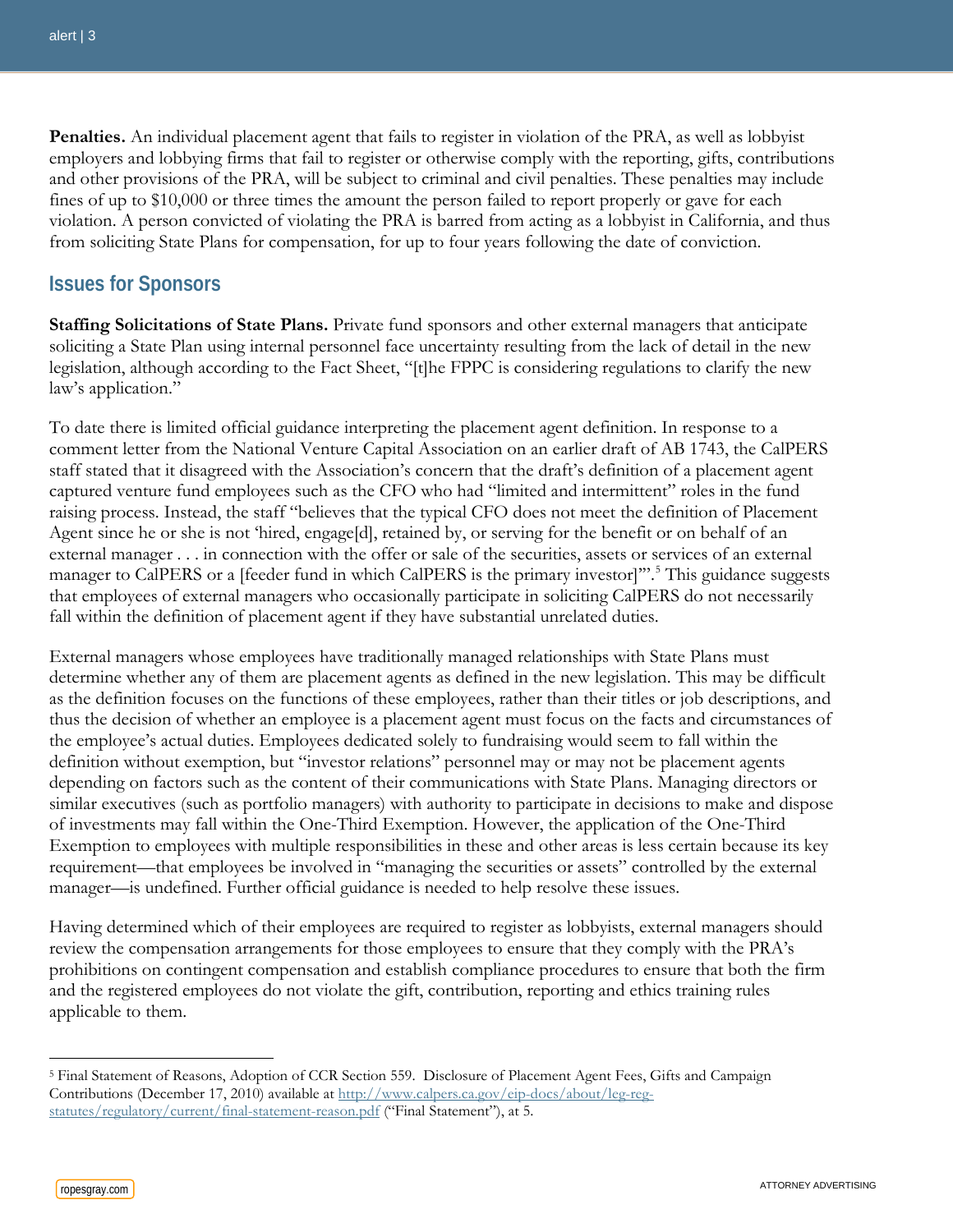An external manager that does not wish to have employees treated as placement agents under the new legislation may consider having senior executives eligible for the One-Third Exemption "lead the charge" in soliciting State Plans. These executives would have primary responsibility for the solicitation by, for example, meeting with the CalPERS investment staff, presenting the case for investment, and negotiating significant economic terms. External managers taking this approach must carefully monitor the executives' continued eligibility for the One-Third Exemption. In particular, the exemption applies on an annual basis and this may have unintended consequences. For example, investment professionals launching a new investment fund seeking to raise money from State Plans who have not managed any assets or securities during the calendar year would be required to register as lobbyists under a literal reading of AB 1743. In addition, retiring or retired members of an external manager who no longer participate in investment decisions but remain engaged in State Plan marketing efforts would also appear to be required to register as lobbyists.

Further, a fund investment by a significant investor such as CalPERS typically involves discussing, negotiating and documenting a myriad of other issues that executives may delegate or at least require support from other employees to analyze and resolve. An external manager must determine the degree to which employees can support executives relying on the One-Third Exemption without crossing the line and becoming placement agents. There is no clear answer to this question. Following the CalPERS response to the NVCA comments discussed above, employees falling within the literal language of AB 1743 arguably would be considered placement agents and other employees would not, regardless of their actual involvement in the solicitation. If, on the other hand, the new legislation aims as a policy matter to reduce the opportunity for placement agents to improperly influence State Plan investment decisions, then perhaps only employees who have direct contact with CalPERS on substantive matters during the solicitation process should be considered placement agents. From a practical perspective it seems reasonable to suggest that employees directly involved in presenting, discussing or negotiating the principal economic terms of the external manager's investment contract with State Plans are within the scope and intent of the placement agent definition, while employees dealing with non-economic or immaterial terms or providing administrative assistance in the solicitation process are not. This would be consistent with the regulatory approach taken in a number of other instances, such as FINRA Rule 1060, which indicates that clerical and ministerial personnel are not required to register with FINRA notwithstanding their involvement in securities transactions. However, none of these approaches to analyzing the issue has yet received any formal approval.

**Mandatory Fund Terms.** As a condition to entering into new fund agreements or certain amendments to existing fund agreements, Section 559 requires the agreement or amendment to also include several terms discussed below. The amendments to which this requirement applies include: (i) continuing, terminating or extending the term of a fund agreement or a fund's investment period, (ii) increasing the commitment of funds by CalPERS, or (iii) increasing or accelerating the "fees or compensation" payable to a fund manager.

*Remedies for Section 559 Violations.* Any new agreement or amendment subject to Section 559 must provide for the following remedies, exercisable by CalPERS, if the fund manager knew or should have known of any material omission or inaccuracy in the disclosures required under Section 559 or in the event of any other violation of Section 559:

• reimbursement of management or advisory fees for the prior two years or the amount to be paid to the placement agent for obtaining CalPERS' investment, whichever amount is greater (although the term "management or advisory fees" is not defined in Section 559, it appears to refer to fixed fees and not to carried interest or other contingent compensation);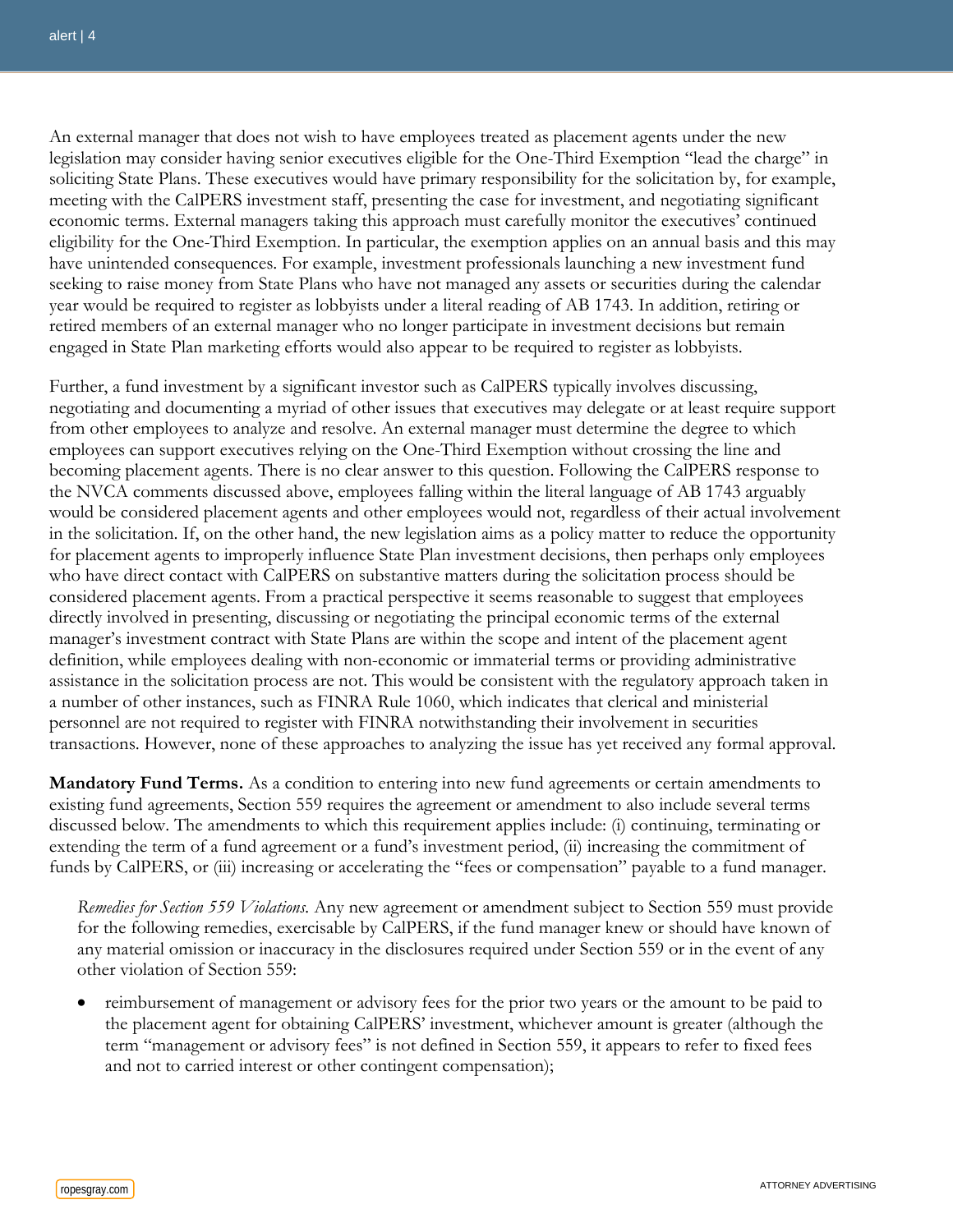- termination of the investment management contract without penalty (presumably the intent of this provision in the context of a collective investment vehicle is to authorize CalPERS to cancel its own subscription, and not to terminate the manager's investment management contract with the fund, although Section 559 is not clear in this regard);
- withdrawal from the fund without penalty;
- cessation without penalty of CalPERS' obligation to make further capital contributions to the fund; and
- up to a five-year ban on future investments with the fund manager.

Private fund investors should note that these remedies may increase the risk of instability in funds where State Plans have significant investments.

*Management Fee Offset.* Section 559 requires new fund agreements to provide that CalPERS will not bear, directly or indirectly, any fees, compensation or expenses for any Placement Agent. In particular, Section 559 prohibits an external manager from calling capital "from CalPERS to pay placement agents even where there is a corresponding reduction to the management fee paid by CalPERS."<sup>[6](#page-4-0)</sup> Management fee offset, fund expense and capital contribution provisions in typical private fund documents may need to be revised to comply with this requirement.

**Indemnification Provisions.** Sponsors should review the indemnification provisions of their fund and placement agent agreements. While external managers are not directly liable for third-party placement agent violations of AB 1743, they may have secondary liability if they have agreed to indemnify a placement agent in terms broad enough to encompass any such violation.

**Private Placement Exemption.** The new legislation potentially increases private investment funds' risk of becoming ineligible for the most commonly used private placement exemption. Section 926 of the *Dodd-Frank Wall Street Reform and Consumer Protection Act* ("Dodd-Frank") requires the Securities and Exchange Commission to adopt "bad boy" rules that, among other things, "disqualify any offering or sale of securities [under Rule 506 of Regulation D] by a person that . . . has been convicted of any felony or misdemeanor in connection with the purchase or sale of any security." Conviction of a private equity sponsor or other external manager for a knowing and willful violation of the PRA could trigger this disqualification (although conviction of the external manager's employees or third-party placement agents it retains should not). While the chances that such a violation of the PRA would result in a misdemeanor conviction are unknown at present, the potentially severe consequences should prompt external managers to monitor developments in this area.

**Investment Advisers Act Disclosure.** Sponsors registered under the *Investment Advisers Act of 1940* (the "Advisers Act") may also be required to disclose violations of AB 1743 and Section 559 to their investors. This is significant because Dodd-Frank will effectively require investment advisers of typical private equity funds to register under the Advisers Act no later than June 2011.<sup>[7](#page-4-1)</sup> Registered investment advisers have historically been required to file a brief, publicly available disclosure statement on Form ADV, Part 1 with the SEC and to provide more detailed disclosure about their operations and background, including past legal

<span id="page-4-0"></span><sup>6</sup> Final Statement at 9.

<span id="page-4-1"></span><sup>7</sup> For more information, see the Ropes & Gray LLP Client Alert "The Impact of Financial Reform: Private Fund Investment Adviser Registration" (http://www.ropesgray.com/files/Publication/93d1fa4b-2872-45ef-855d-933ec152b1de/Presentation/PublicationAttachment/92b3fa84-9d61-45a3-9f8e-950e586cdf8e/PIF\_FRM.pdf).